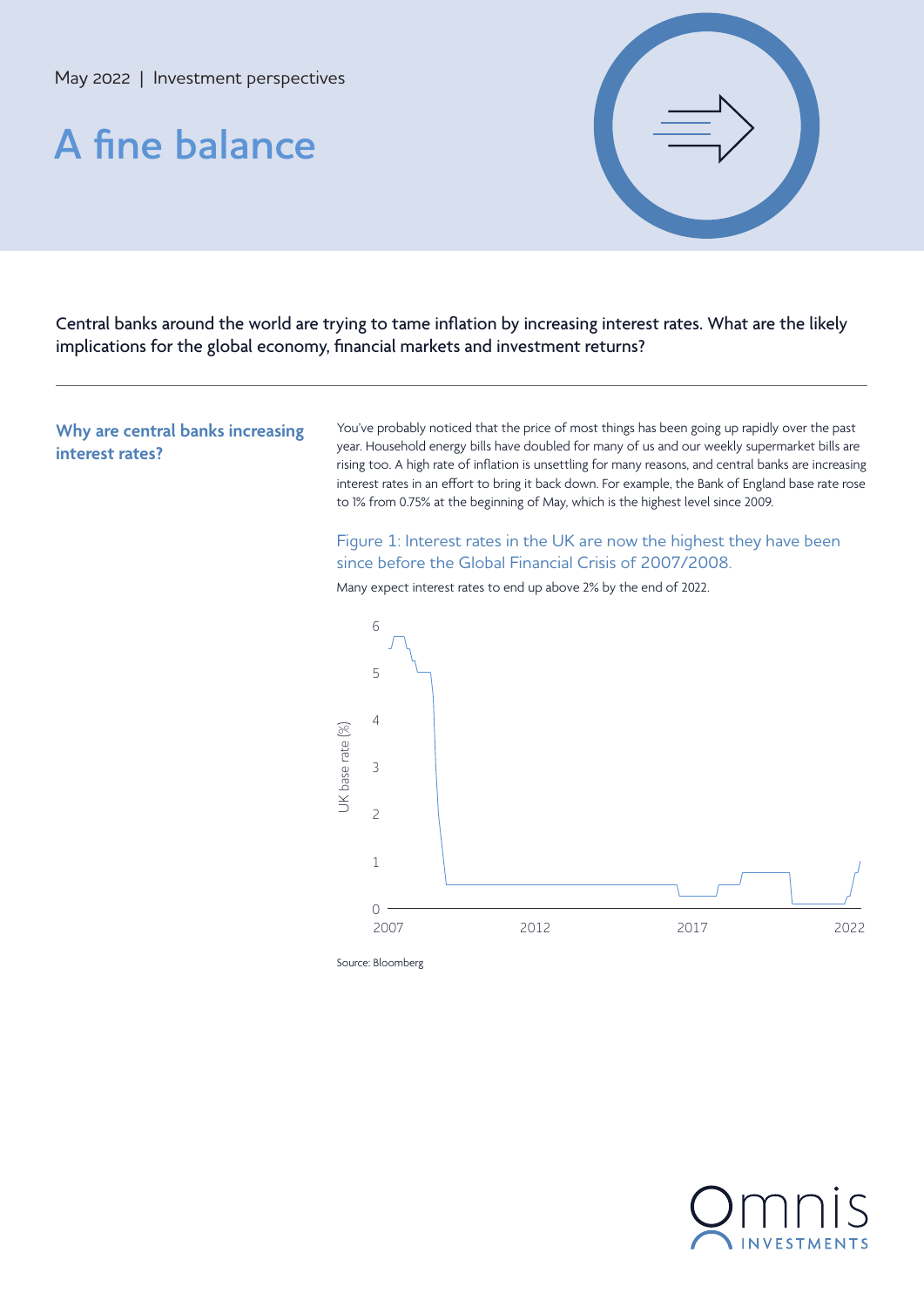#### **Why is there a risk of recession?**

The theory is that by increasing interest rates, central banks can take some of the heat out of the economy, which should in turn cool inflation. Policymakers at the Bank of England, and other central banks, expect inflation to remain high for some time and are planning further rises over the rest of 2022. Specifically, higher interest rates increase the cost of borrowing, reduce disposable incomes and therefore limit the growth in consumer spending. This is how higher interest rates tend to reduce inflationary pressures. The challenge they have is that the economy is already cooling off from the high levels of growth we saw in 2021. This means that there is a risk that central banks could slow the pace of economic growth too much and then cause a recession – which is officially defined as two consecutive quarters where the economy contracts.



Source: www.economichelp.org

\* When interest rates are increased, you get better returns on UK savings accoutns and as a result money flows in to the UK, likely from areas where the interest rate is lower. This increases the demand for Sterling leading to an appreciation in the value of the Sterling Pound.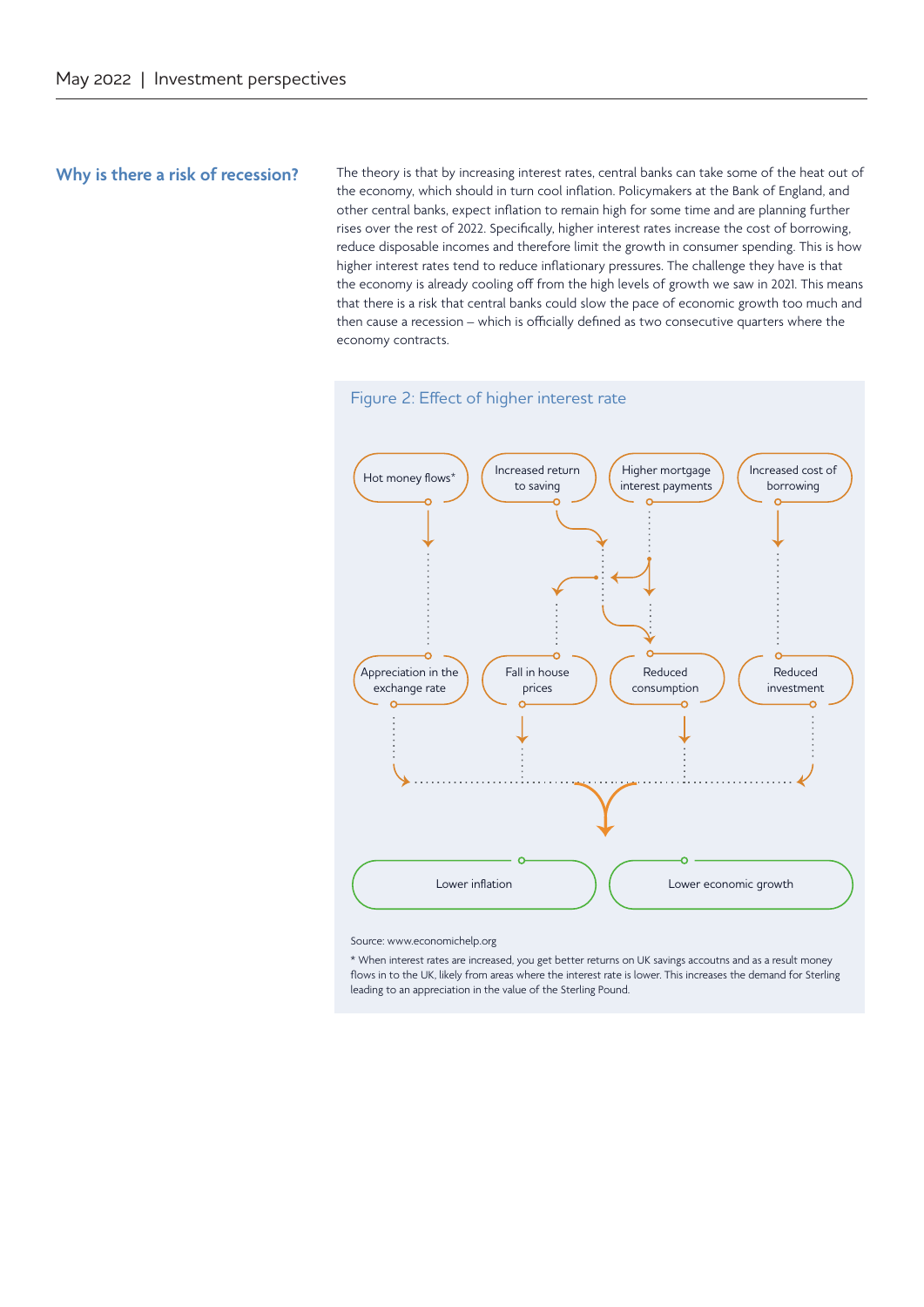#### **What happens to markets during a recession?**

During a recession, the stock market tends to fall. Conditions can be volatile with share prices experiencing relatively large swings in both directions over the course of just a few hours or days. Investors tend to react quickly to any hint of news — either good or bad. Yet investment opportunities always remain, even when the going gets tough. They include the shares of companies that are less exposed to the economy, for example in so-called defensive sectors like healthcare and utilities because, even in a recession, people still need to pay for their utility bills and need access to healthcare and medication.

Figure 3: Equity markets tend to begin falling ahead of a recession and often recover promptly whilst we remain in a recession.



## **Why we think 2023 will be a better year for the economy than 2022**

The global economy is still readjusting from the disruption caused by the pandemic, which affected manufacturing output, global trade flows and patterns of consumption. One sideeffect of the lockdowns is that many of us have excess savings as a result of not be able to spend so much when we couldn't go out. As inflation moderates and real disposable incomes rise, we expect economic activity to pick up next year after a slowdown – or possibly a contraction – in the second half of this year.

#### Figure 4: The UK consumer holds a golden ticket.

The economy could benefit from households releasing the almost £180 billion worth of 'excess' savings (8% of GDP) built up during the pandemic.